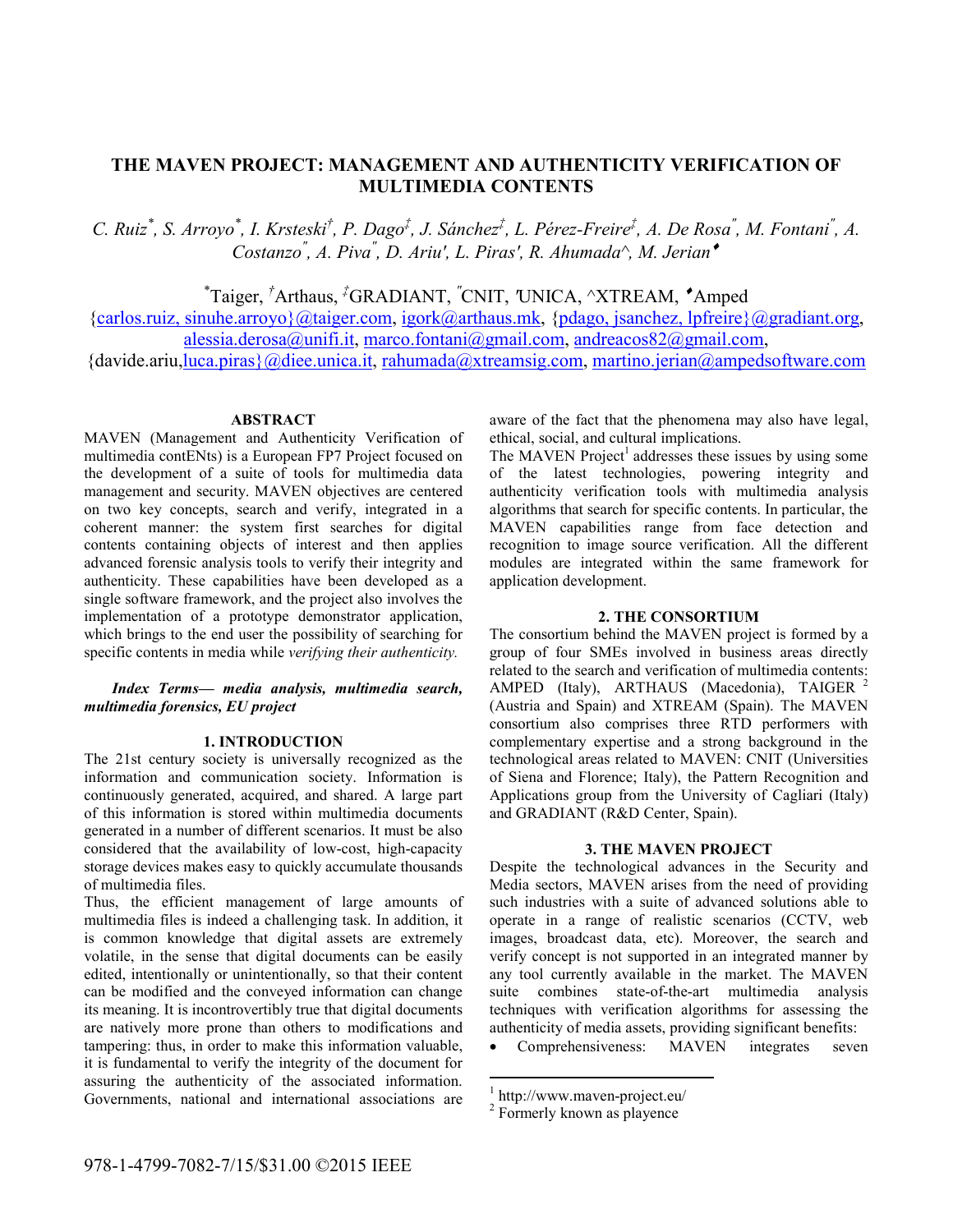different technologies into a unique toolbox, providing both efficient search capabilities and solutions for guaranteeing the authenticity and integrity of digital contents. Table 1 describes the tools developed in the project.

• Robustness: In contrast to current solutions, the MAVEN suite has been designed to provide robustness in realistic scenarios by using state-of-the-art algorithms and methodologies.

| Table 1. The different tools in the MAVEN framework |  |
|-----------------------------------------------------|--|
|-----------------------------------------------------|--|

| Name                  | Description                             |
|-----------------------|-----------------------------------------|
| Image Source          | Tool for linking a digital photo to its |
| Identification        | corresponding camera device,<br>in      |
|                       | order to identify image origin.         |
| Image Integrity       | Tool for verifying if a digital image   |
| Verification          | suffered some local/global editing or   |
|                       | manipulation (with original image       |
|                       | available/not available).               |
| Video Integrity       | Tool for assessing if a digital video   |
| Verification          | double encoding<br>suffered<br>and      |
|                       | insertion/removal of frames.            |
| Text                  | Tool for detection and recognition of   |
| Localization and      | text within<br>unconstrained<br>scene   |
| Extraction            | imagery.                                |
| Spoken                | Tool for the spotting of (previously    |
| Keyword               | known) keywords in audio tracks.        |
| Detection             |                                         |
| <b>Face Detection</b> | Tool for the automatic detection and    |
| and Recognition       | recognition of faces in image and       |
|                       | video galleries.                        |
| Object and            | Tool for detection of a set<br>- of     |
| Scene                 | company logos and categorization of     |
| Recognition           | scenes.                                 |

#### **4. FORENSIC ANALYSIS**

The project has dealt with the problem of integrity and authenticity verification of digital visual contents, i.e. images and video sequences; a set of modules has been developed mainly based on multimedia forensics technologies, in order to answer two main questions:

i) What is the source device for a digital image?

ii) Has the digital object undergone some editing process? In particular, the project focused on four different use cases, each with specific requirements. According to such needs, a proper set of technologies has been developed.

**Image Source Identification -** An user wants to link his/her digital photos to his/her corresponding camera devices. To this aim, watermarking technology is applied in order to embed within the digital content some information (i.e. the digital watermark) describing the camera device; at a later time, it possible to check whether an image found on the web contains the watermark matching a specific camera information.

**Informed Image Integrity Verification -** An user wants to verify if a set of retouching operations has been applied to an image, by comparing such an image with the corresponding original one. In order to make easier this comparison and having the original images available, some dissimilarity metrics between the processed and the original image have been applied, based on the discipline called Change Detection.

**Blind Image Integrity Verification -** An user wants to understand if a digital image is authentic or suffered some manipulation with photo editing software. In this case original images are not available, so image forensics technologies, that are able to capture important information on the image history without any a-priori knowledge, are exploited. Since the analyst cannot know in advance which is the most appropriate tool to be used on a suspect image, a set of different and complementary forensic tools has been developed and their outputs intelligently merged.

**Video Integrity Verification -** An user wants to understand if a video has been recompressed or not, as well as if some frames have been removed or added in the sequence. Also in this case we have access only to the to-be-analyzed video, thus exploiting video forensics technologies. In particular, by starting from a video double encoding detection algorithm, we designed a module that localizes whether a misalignment in the frame structure of the video occurred between two successive encodings.

#### **5. OBJECTS AND SCENE ANALYSIS**

The Objects and Scene Analysis component actually consists of one tool responsible for providing text localization and extraction functionalities, whereas the second is aimed to provide the capability to detect a particular content within image and video galleries. More in details, the tools allows to categorize a scene (e.g. to say if the scene represents a kitchen, a garden, a sky), to detect the presence of a particular kind of object (e.g. a sofa, a bed), and also to detect the presence of a particular company logo. The text localization and extraction module consists of two sub modules, one focused on the localization and the second focused on the extraction of the text. Both text detection and recognition functionalities have been implemented through state-of-the-art techniques available in the literature. The devised text detection approach has been oriented to handle the specific case of "superimposed text" on video frames, in order to take advantage of the specific constraints of this kind of text (such as colour, size, position, and above its invariance in multiple consecutive frames). In particular, a mixed methodology using Class Specific Extremal Regions (CSER) and a perceptual organisation framework has been implemented, in the fashion of [Neuman2012]. The text detection module has been adapted to the target scenarios and has been validated with the ICDAR 2013 scene text dataset.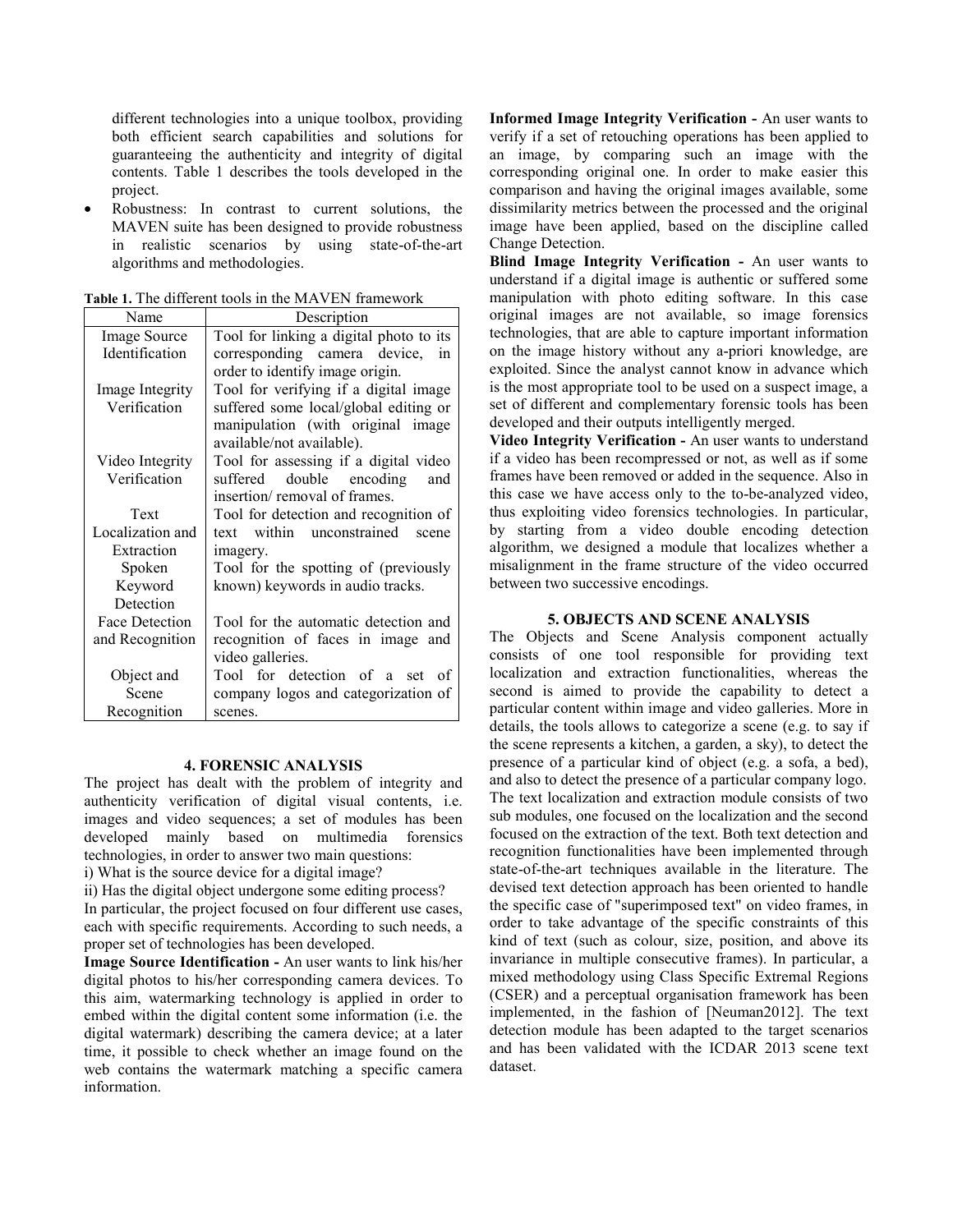The text recognition sub-module exploits a standard OCR engine (Tesseract<sup>3</sup>) for the recognition the word's binary image, generated through a proper pre-processing phase. The sub-module is able to receive from the text localization sub-module text areas which might correspond either to a single line of words of the same size or, in some cases, to multiple lines of words. Before being analysed by the OCR, the text area is first normalized in size and binarized. Before being processed by the OCR, the image is further cleaned to remove noisy artefacts and other elements that can affect the subsequent character recognition, like some horizontal lines near the characters. The module has been evaluated on the Challenge 2 (Reading Text in Scene Images) of the ICDAR 2013 Robust Reading Competition, and exhibited a Word Recognition rate of 57% (fast-mode) and 62% respectively), the ICDAR 2013 baseline being 45.3%

The Object and Scene recognition module tool consists of two sub-modules. The one responsible for Logo Recognition implements an algorithm based on the match between keypoints of two images. Keypoints are usually corners, edges or points characterized by an abrupt variation of luminosity in one or more directions. We used DNets [Hundelshausen, 2012] as descriptors, which were formerly designed to evaluate similarity between full images and not between portions of them, and adapted their functioning to the case of logo detection and recognition. The module, evaluated on the Flickr32 Logo Dataset, exhibited a Recall value (54%) comparable with that of the state of the art algorithms (61%).

The object and scene sub-module implements instead a state of the art approach based on the HOG descriptors, where every image is processed and a histogram of oriented edges (HOG) descriptors is extracted on a regular grid at steps of 8 pixels. The HOG features are extracted for all the images in the training set and the resulting descriptors are then clustered in 300 visual words by a k-means algorithm, to build a set of visual words. Such visual words are used to compute a histogram of the HOG descriptors, in a bag of word (BOW) way, to represent the image. Classification of object and scenes is based on a SVM classifier, trained in a one-VS-all configuration. Performance depends on the number of categories considered, decreasing with them. Randomly sampling 15 out of the 397 categories of the SUN11 dataset, we obtained an average precision of 68%, which decreases to 61% if the number of classes is raised to 25. In the case of objects, the average precision measured on the 20 classes of the PASCAL VOC dataset 2012 is 49%.

## **6. HUMAN-TRAIT ANALYSIS**

Two of the tools developed in the MAVEN project are devoted to the analysis of human traits, namely the spoken keyword detection module and the face detection and recognition module.

 $\overline{a}$ 

The spoken keyword detection tool is based on Hidden Markov Models (HMM). It has been tested on TIMIT and Albayzin databases and showed a performance comparable or better than state of the art systems. It also features an enhanced scoring algorithm than increases the accuracy on short words. In addition, it is able to search for a keyword several times faster than real time.

The face detection and recognition tool included the development of face detection and facial recognition modules. The face detection module was evaluated following the FDDB benchmark [Vidit2010], and outperformed the Viola&Jones detector implementation in OpenCV 4 obtaining 70% of True Positive Rate (TPR; working point was set on 250 false positives), while Viola&Jones detector obtained a TPR of 45% (also at the working point of 250 false positives). In addition, real time processing has been achieved, allowing face detection faster than real time in high-resolution videos.

The face recognition module is responsible for assigning a face an identity picked up from a database of known ones, thus complementing the face detection module described above. The implemented algorithm is based on the BSIF (Binarized Statistical Image Features) [Kannala, 2012]. The module has been evaluated on the Experiment 4 of Face Recognition Grand Challenge Database, where 80% of Face Verification Rate has been achieved at False Acceptance Rate 10%. The module is able to deal with small rotations  $(+/- 10^{\circ}$  in-plane and  $+/- 30^{\circ}$  out-of-plane) and with small occlusions. Experiments have been carried out within uncontrolled lighting conditions and considering faces where the minimum distance of 64 pixels exists among the eyes.

#### **7. THE MAVEN TOOLKIT**

The MAVEN project aims to develop a suite of tools for multimedia data processing, by including and combining different functionalities and capabilities. The implementation of these tools has been carried out in C++, and its final form will be a set of software libraries implementing a specific API. This collection of libraries will thus serve as a Software Development Kit (SDK) for building new commercial applications. The initial approach to the API design follows certain principles, which include the modularity and decoupling of packages implementing different functionalities, the abstraction towards the lowlevel implementation of the modules, the maintainability and understandability of the API, and the user friendliness of MAVEN as a software product. These principles are commonly followed in large software projects as they ensure a correct development of the product and ease its maintenance, therefore extending its lifespan.

In order to follow the aforementioned principles, a multilayer scheme has been followed towards the structural design of the API. The bottom layer of this structure

 $\overline{a}$ 

<sup>3</sup> https://code.google.com/p/tesseract-ocr/

<sup>4</sup> http://opencv.org/